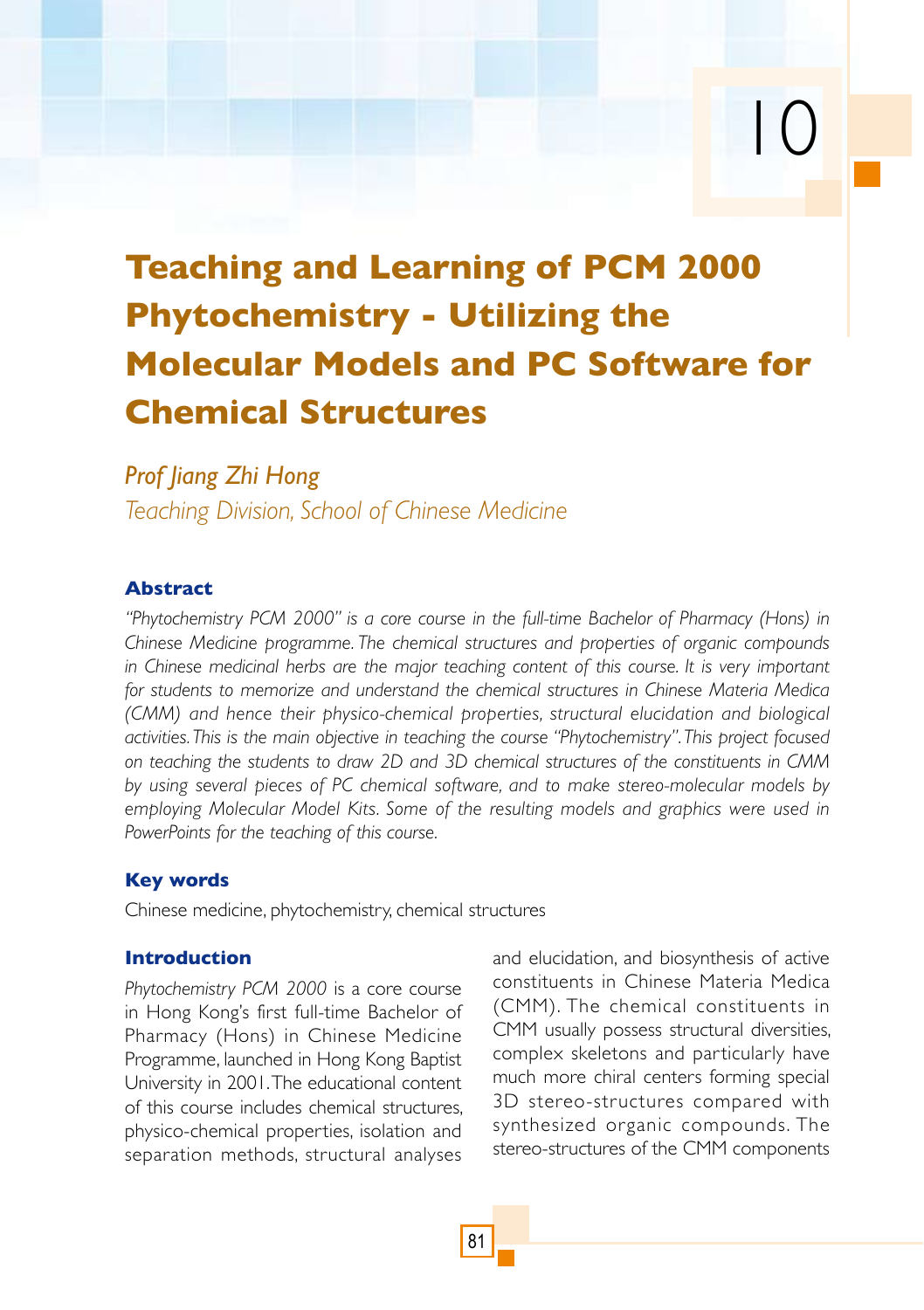are closely related to their pharmacological activities. Therefore, the chemical structures in Chinese herb are very important for grasping their physico-chemical properties, structural elucidation and biological activities.

This project aimed at training students to draw 2D and 3D chemical structures of the constituents of CMM by using several pieces of PC chemical software, and to make stereo-molecular models by utilizing two kinds of Molecular Model Kits. Through these activities, students' understanding of the chemical structures and their properties was enhanced and strengthened. In addition, one common and typical pharmacologically-active compound of CMM was selected for measurement of its 1D- and 2D-NMR spectra for the purpose of elucidating the stereo-structure in solution. The stereostructures derived from modeling and NMR measurement were compared. The students were required to search the chemical references of the constituents in CMM, to draw the chemical structures and to establish molecular models. This improved their ability to analyze and solve problems they encounter, and trained them in the use of chemical software and molecular model kits which are necessary for their future study and work. Moreover, 3D stereo-structures in the PowerPoints generated by this project were attractive and vivid, and thus could stimulate students' learning enthusiasm and increase their understanding of the chemical constituents in CMM.

## **Aims and Objectives**

This project was designed to teach the students how to draw 2D and 3D chemical structures and make stereo-models of the organic compounds in Chinese herbal medicines. Students learned:

Learning

- 1. To draw 2D and 3D structures of organic compounds employing ChemDraw software
- 2. To make molecular models of chiral compounds using Dreiding Model Kit and HGS Molecular Model
- 3. To measure the 1H-NMR spectrum of common natural products. A solution structure obtained from NMR data was compared with those of the models drawn from software by the students.
- 4. To establish a database of the organic compounds in some common Chinese herbal medicines

### **Methodology**

This project ran from January, 2003 to December, 2004. The project consisted of :

- 1. The chemical structures of several types of compounds, such as alkaloids, flavonoids, tannins, lignans, saponins, which are very common in CMM, were drawn using chemical software "ChemOffice".
- 2. Using the chemical software "Chime" and "Rasmol", downloaded from websites, the stereo-structures of CMM constituents were viewed.
- 3. Molecular models were hand-made using Dreiding Model Kit and HGS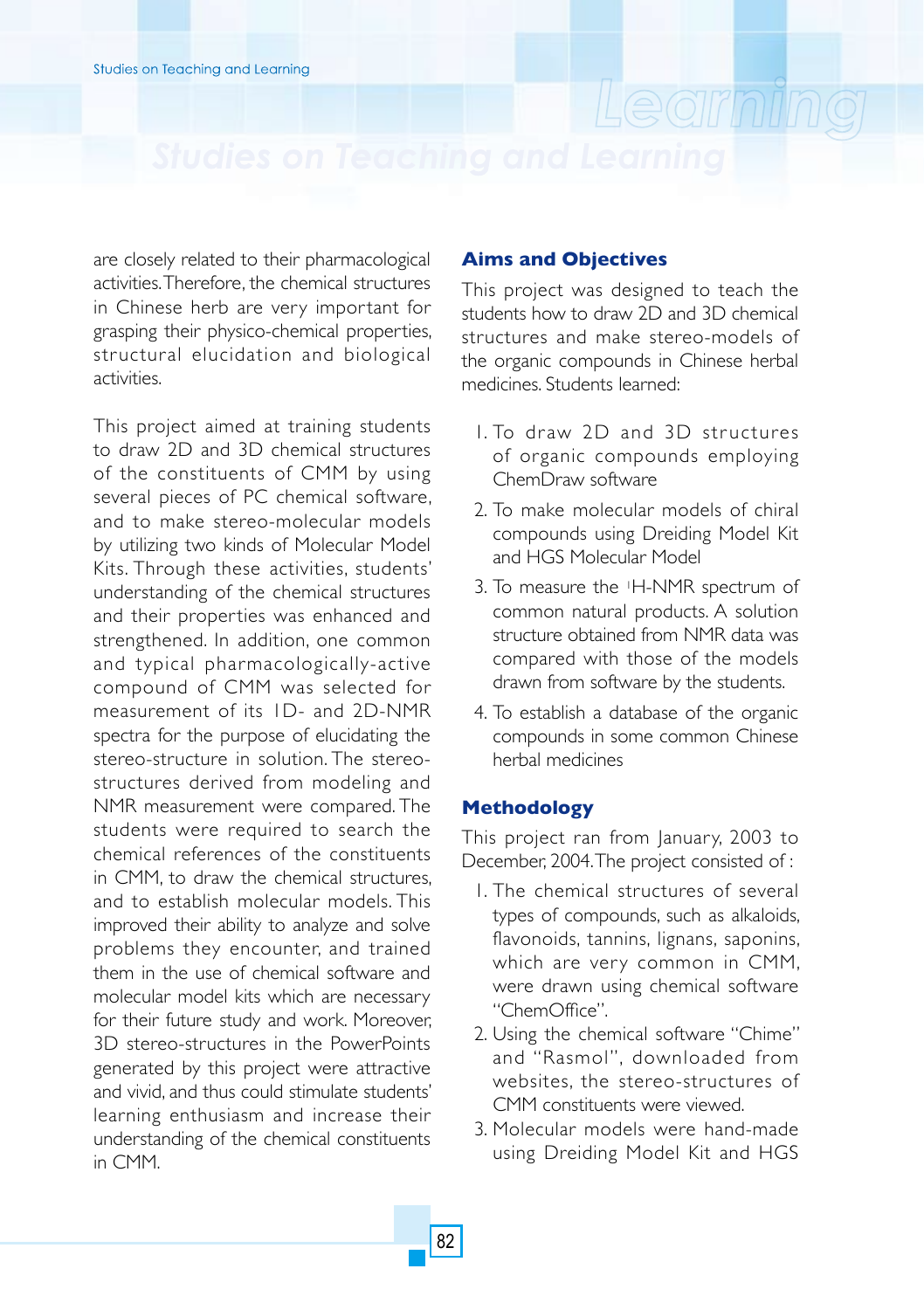# **Studies on Teaching and Learning**

Molecular Model. The models were photographed.

- 4. One compound which is a typical active constituent of CMM was selected. Students measured the NMR spectra, particularly the NOESY and ROESY spectra, in order to clarify its stereostructure in solution.
- 5. Based on the above achievements, PowerPoints were made for effective and qualified teaching of the course *Phytochemistry.*

# **Results/Findings**

We have made the following progress in the teaching and learning of *Phytochemistry (PCM 2000)*:

- 1. The students were taught to use ChemDraw and Chem3D software for drawing, observing and calculating 2D and 3D molecular structures of the active components in Chinese medicines. Students showed in assignments that they could skillfully use the software and their understanding of the stereochemistry of organic compounds improved greatly.
- 2. A free software named ISIS Draw, similar to ChemDraw, was installed in the PCs in the CM library and the students' own PCs so that they could study chemical structures in the library or at home.
- 3. In the teaching section of the Chapter "Monosaccharides and Glycosides", HGS Molecular Models were employed in the lecture to give the students a better understanding of the concepts

of conformation and configuration of natural organic compounds.

- 4. In the students' project reports and oral presentations arranged in the course, students were found to have fully grasped the use methods of the drawing software and HGS molecular model.
- 5. 1D and 2D-NMR spectra of quercetin, a common flavonoid in Chinese herbal medicines, were measured with Varian Inova NMR (400 MHz) in the Department of Chemistry. The 3D conformation of quercetin based on the NMR data and molecular modeling were compared in the class.
- 6. Some students took part in the compiling of two books on Chinese medicines (see the references) using the knowledge they grasped in course *Phytochemistry*.

# **Enhancement on Teaching and Learning**

Through this project, it was observed that:

- Students learnt how to use several items of chemical software which are necessary for research work in the field of phytochemistry and phytochemical analysis.
- Students were trained to better understand and obser ve the 3D stereostructures, conformation and configuration of the organic compounds in CMM. They became able to analyze and elucidate the characteristics and physico-chemical properties of organic compounds.